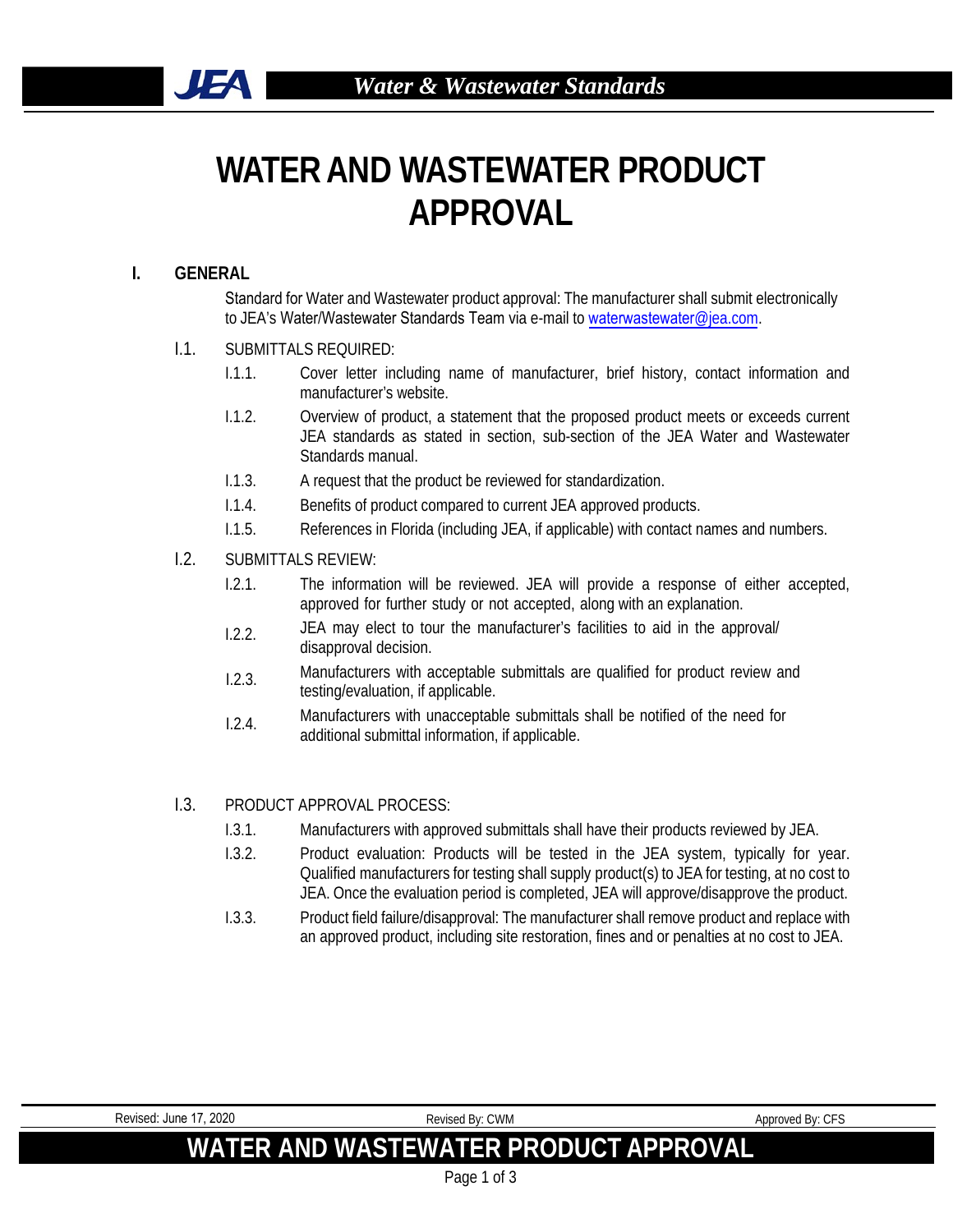

- I.3.4. Approved manufacturers shall have the approved product listed in JEA's Approved Material Section and shall be eligible to supply the product in the JEA system.
	- I.3.4.1. Product/part number changes: if the manufacturer changes the design of the product or part number, JEA Water and Wastewater Standards Department shall be notified. The manufacturer shall provide the original product cut sheet as well as the proposed cut sheet for JEA's review. Upon completion of the review, the manufacturer will be informed if the change is acceptable to JEA.

## **II. ADDITIONAL REQUIREMENTS FOR WATER METER APPROVAL**

- II.1. TESTING
	- II.1.1. Meters shall be installed per the JEA Water and Wastewater Standards and successfully transmit daily reads through the automated meter reading system for a period of 365 days.
	- II.1.2. After 365 days the meters shall be removed and bench tested. The meters shall pass JEA's current bench testing standard operating procedure in accordance with AWWA C-700 accuracy standards for new water meters.

## **III. ADDITIONAL REQUIREMENTS FOR WASTEWATER CONTROL PANELS**

- III.1. REQUIRED DOCUMENTATION:
	- III.1.1. The Authorized Control Panel Manufacturing Facility shall be located in the JEA service area. The address of where the panels will be manufactured shall be provided.
	- III.1.2. The Authorized Control Panel Manufacturing Facility shall provide UL508A documentation showing that they are a qualified UL508A shop.
	- III.1.3. The Authorized Control Panel Manufacturing Facility shall have in-house quality control programs, testing capability to fully test and certify each control panel. An example of a current test procedure shall be provided.
	- III.1.4. The Authorized Control Panel Manufacturing Facility shall provide a resume with names and experience of the people meeting the requirements below.
		- III.1.4.1. The Authorized Control Panel Manufacturing Facility shall be regularly engaged in the manufacturing of Municipal and Industrial Control Panels and shall have no less than 10 years of staff experience in the Wastewater Controls Market which will insure professional products being produced and knowledgeable maintenance and service being offered.
		- III.1.4.2. The Authorized Control Panel Manufacturing Facility shall have manufacturer trained staff knowledgeable in all products related to the components in the JEA standard panels including Programmable Controllers, Programming Software, Control, Circuit Protection and Variable Frequency Drives.

| Revised: June 17, 2020                | Revised By: CWM | Approved By: CFS |  |
|---------------------------------------|-----------------|------------------|--|
| WATER AND WASTEWATER PRODUCT APPROVAL |                 |                  |  |